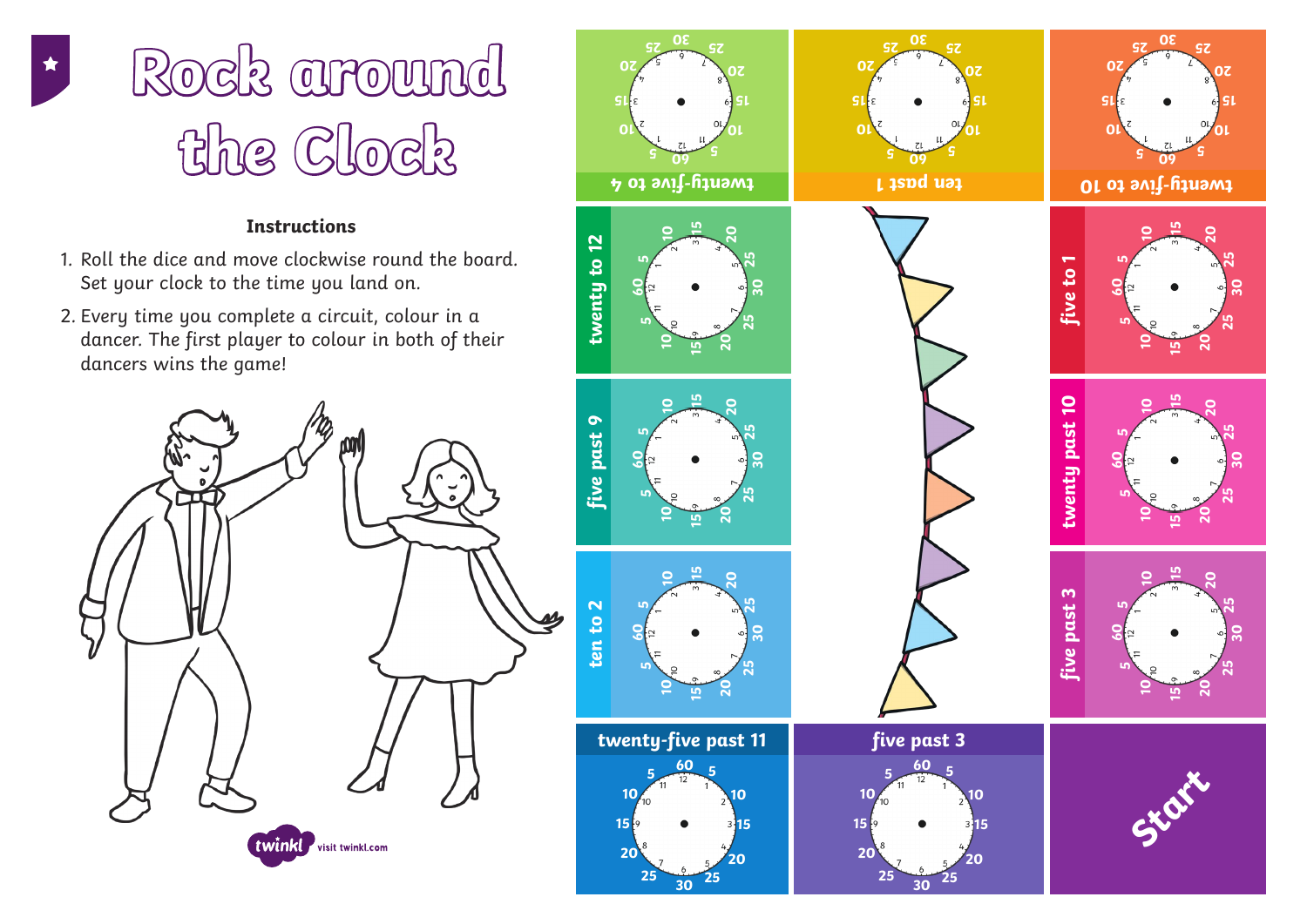## **Instructions**

- 1. Roll the dice and move clockwise round the board. Set your clock to the time you land on.
- 2. Every time you complete a circuit, colour in a dancer. The first player to colour all 4 of their dancers wins the game!